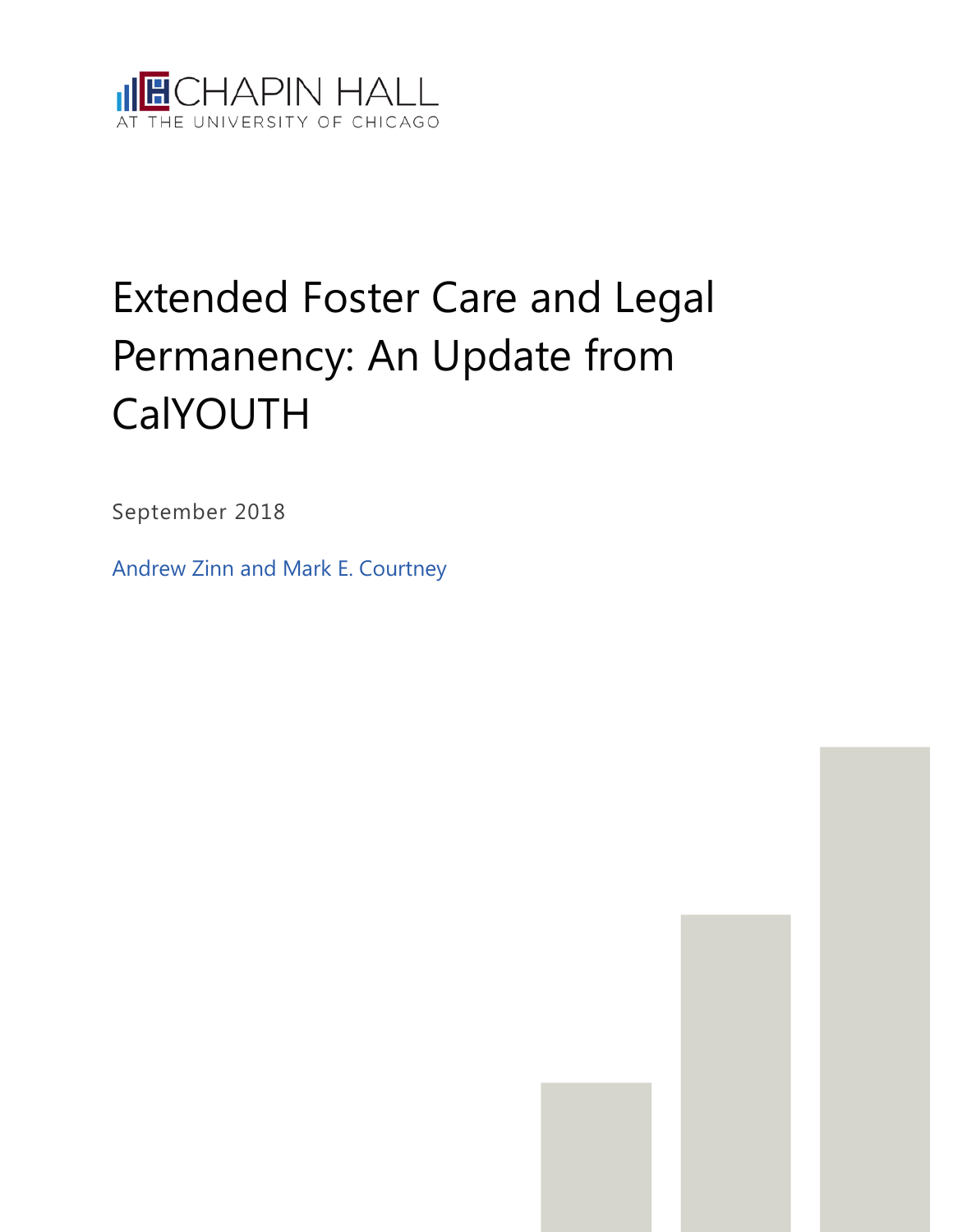#### **Recommended Citation**

Zinn, A., & Courtney, M. (2018). *Extended foster care and legal permanency: An update from CalYOUTH*. Chicago, IL: Chapin Hall at the University of Chicago.

#### **Related Publications**

Napolitano, L., Sulimani-Aidan, Y., & Courtney, M. E. (2015). *Extended foster care in California: Youth and caseworker perspectives*. Chicago, IL: Chapin Hall at the University of Chicago.

#### **Acknowledgement**

We would like to recognize our project funders: the Conrad N. Hilton Foundation, the Reissa Foundation, the Walter S. Johnson Foundation, the Zellerbach Family Foundation, and the William T. Grant Foundation.

#### **Disclaimer**

The findings herein were performed with the permission of the California Department of Social Services. The opinions and conclusions expressed herein are solely those of the authors and should not be considered as representing the policy of the collaborating agency or any agency of the California government.

Chapin Hall is an independent policy research center at the University of Chicago focused on providing public and private decision-makers with rigorous data analysis and achievable solutions to support them in improving the lives of children, families and communities.

Chapin Hall partners with policymakers, practitioners, and philanthropists at the forefront of research and policy development by applying a unique blend of scientific research, real-world experience, and policy expertise to construct actionable information, practical tools, and, ultimately, positive change for children and families.

© 2018 Chapin Hall at the University of Chicago

Chapin Hall at the University of Chicago 1313 East 60th Street Chicago, IL 60637

**chapinhall.org**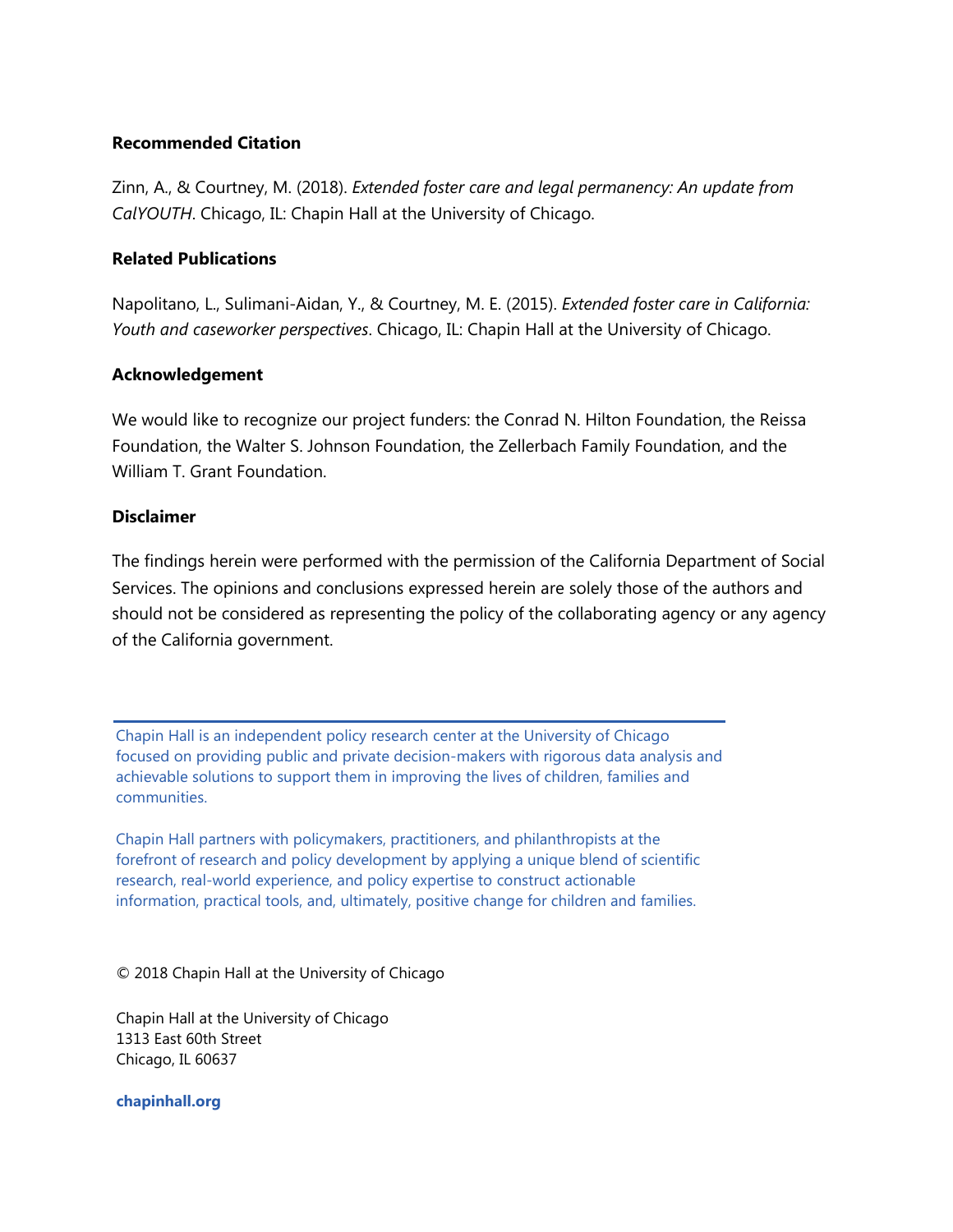# **Introduction**

An increasing number of states, including California, have extended foster care to age 21 for youth who are in care at the legal age of majority. However, there has been some concern that providing extended care may lead to a decrease in exits to legal permanency, which includes family reunification, adoption, and guardianship. For example, the availability of extended care may lessen the sense of urgency among caseworkers and juvenile court judges for achieving legal permanency. Alternatively, the resources and support associated with extended care may induce foster youth, foster care providers, and court personnel to view extended care more favorably than permanency.

The purpose of this issue brief is to build on the findings reported by Courtney and Okpych (2015), which examined changes in permanency rates during the years immediately before and after the implementation of the California Fostering Connections Act. The current issue brief seeks to extend their analyses in several ways. First, because additional time has elapsed since the California Fostering Connections Act was implemented in 2012, we can now examine a broader time frame. This will allow us to better disentangle changes associated with extended foster care from those associated with longer-term trends. Second, in addition to examining permanency prior to the age of majority, we also examine permanency among youth age 18 and older. Finally, we explore the relationship between the level of extended care utilization and permanency rates, which can provide an alternative—and potentially

more direct—assessment of how extended care may affect permanency rates.

Collectively, the findings in this brief suggest that there has been a sustained decrease over time in the rate of reunification and overall permanency for older youth in care. However, this decrease appears to be a reflection of a long-term decline in permanency rates for youth that began long before the implementation of the California Fostering Connections Act.

# **Methods**

Using data from California's Child Welfare Services / Case Management System (CWS/CMS), we identified a sample of youth who had been in care between their 17th and 18th birthdays between January 1, 2008 and December 31, 2014 (*N* = 26,727). For each set of analyses, different subsamples and research methods were used. These are briefly described below.

# Implementation of the California Fostering Connections Act and Exit to **Permanency**

The objective of this set of analyses was to compare the rate of permanency among youth in care during the years before and after the implementation of extended foster care. Because youth can experience permanency after the age of majority, we conducted separate analyses for youth age 17 and youth age 18 and older. In brief, among youth who were in care at age 17, we examined change over time in the percentage of youth who exited to different types of permanency (e.g., reunification, adoption, and subsidized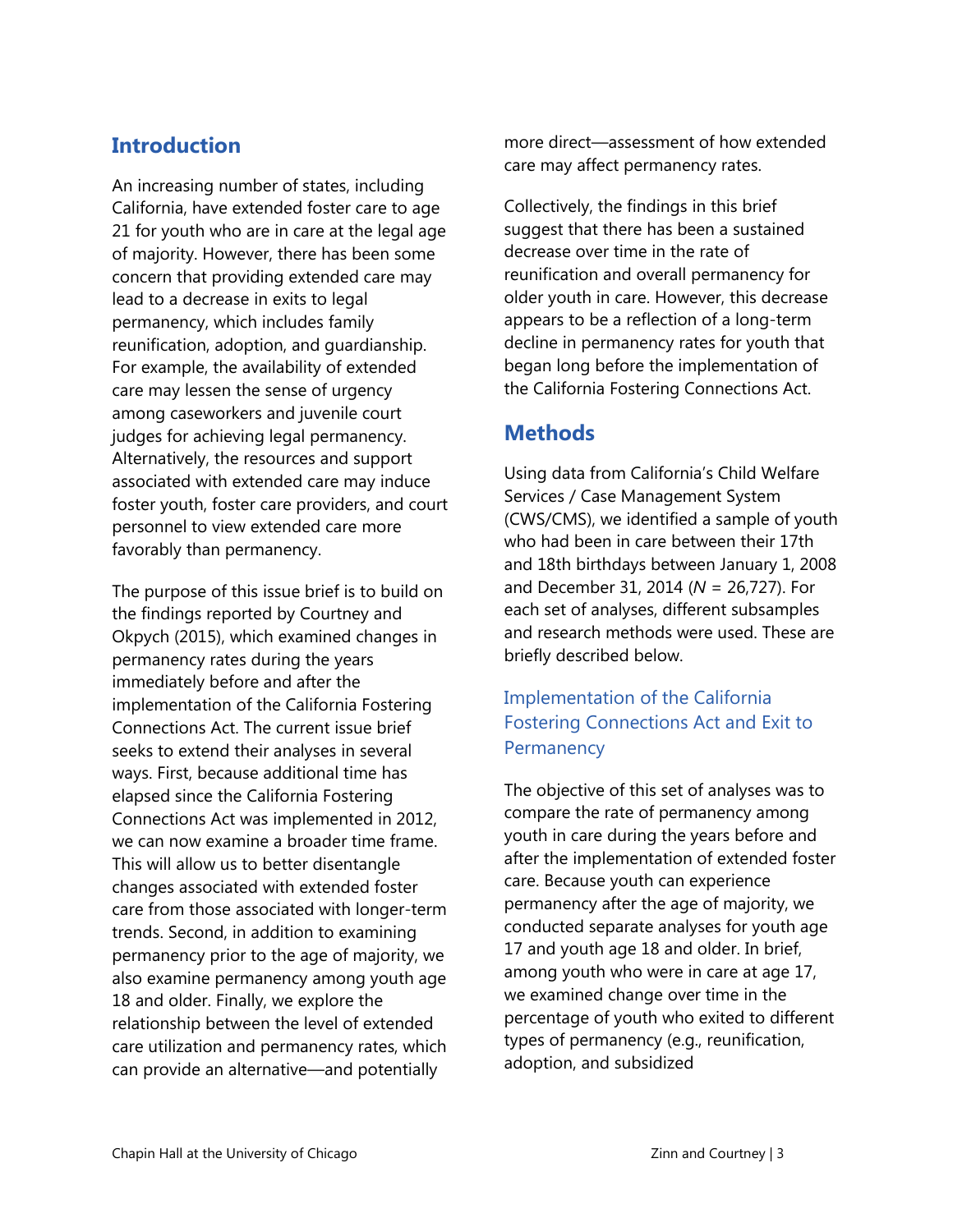guardianship) within the following year (i.e., before the age of 18). Second, we conducted identical sets of analyses for youth who were in care at ages 18, 19, and 20. Based on this approach, we conducted descriptive and multivariate analyses. The latter entailed the use of multilevel logit models, which allowed us to control for youth characteristics and placement experiences as well as unmeasured countylevel characteristics.

## Post-California Fostering Connections Act Extended Care Utilization and Exit to **Permanency**

The objective of the second set of analyses was to examine the relationship between the extent to which counties implemented extended care and the likelihood that youth exited to permanency prior to the age of 18. The sample selection criteria replicate those used in the earlier analysis by Courtney and Okpych (2015) and was therefore limited to youth who were in care at age 17 sometime between January 1, 2012 and December 31, 2014 ( $n = 9.902$ ). The county-level rates of extended care utilization were calculated based on the proportion of youth who remained in care 90 days after the latter of (a) their 18th birthday or (b) the end of June following their [1](#page-3-0)8th birthday.<sup>1</sup> These proportions were based on the rates of extended care during calendar years 2012 through 2014. In addition to descriptive analyses, multivariate analyses using standard logit models were conducted. $2^2$  $2^2$ 

# **Findings**

# Characteristics of Youth in Care at Age 17

Table 1 shows the demographic characteristics and placement experiences of youth age 17 who were in care in 2008 and 2014, respectively. The right panel lists the changes in these characteristics between these two time points. As the table shows, there have been several significant population-level changes over time. First, the number of youth age 17 in care during 2014 (3,491) was considerably lower than the number in care during 2008 (5,184), which mirrors the substantial decrease in the overall foster care population in California during this period of time. Second, the demographic makeup of the foster youth population also changed in several important ways. For example, the racial/ethnic composition of youth shifted considerably. The proportion of Hispanic youth increased by 8.6%, whereas the proportions of black and white youth decreased by 5.8 and 3.0%, respectively. Youth in care in 2014 also appear to have entered care at a somewhat older age (14.6 years old) than youth in care in 2008 (13.1 years old).

There were also several important population-level changes in the placement experiences of youth that have been noted in prior research on recent changes in the characteristics of youth aging out of foster care in California (Eastman, Putnam-

j

<span id="page-3-0"></span> $1$  The findings based on different specifications (e.g., percentage of youth in care at age 19) yielded substantively identical results as those described below.

<span id="page-3-1"></span> $2$  These models included control variables for youth characteristics and placement experiences as well as a statistical correction to account for the correlation caused by common unmeasured factors within each county.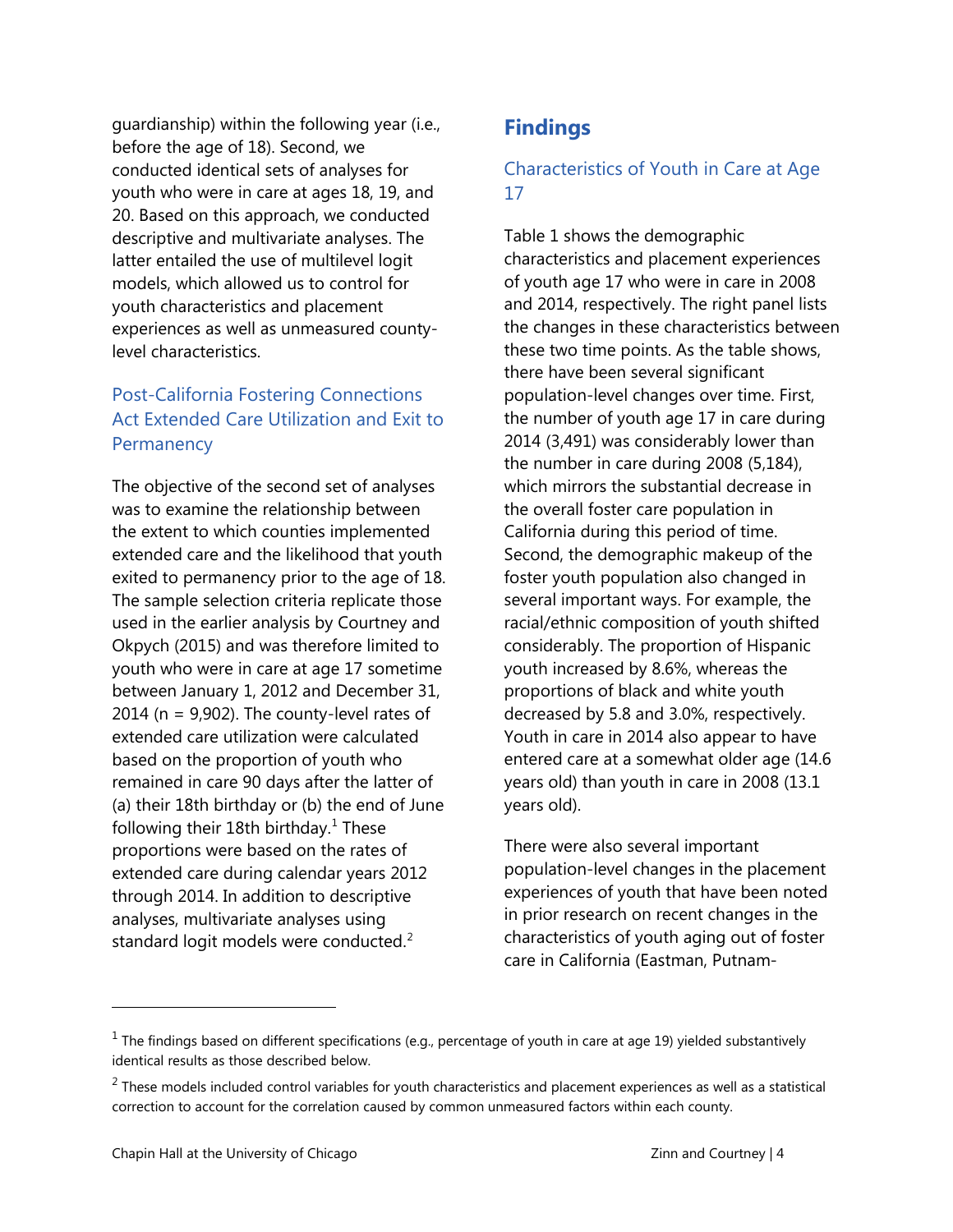Hornstein, Magruder, Mitchell, & Courtney, 2016). The proportions of youth whose primary reason for removal was neglect increased somewhat (5.7% increase), while there were decreases in proportions removed for physical abuse (2.1% decrease) and other reasons (3.5% decrease).

Although youth in care in 2014 had entered care at a later age than youth in 2008, they had experienced relatively the same number of placement changes before the age of 18. As a result, the rate of placement change for youth in 2014 (2.2 per year) was somewhat higher than among youth in 2008 (1.5 per

| Table 1. Characteristics of Youth in Care: 2008 and 2014 <sup>+</sup> |       |        |          |                 |
|-----------------------------------------------------------------------|-------|--------|----------|-----------------|
| <b>Youth Characteristic</b>                                           |       | Cohort | Diff.    |                 |
|                                                                       | 2008  | 2014   |          | Sig.            |
| Number of youth in care <sup>+</sup>                                  | 5,184 | 3,491  | $-1,693$ |                 |
| Gender                                                                |       |        |          |                 |
| Female                                                                | 56.3% | 55.5%  | $-0.8%$  |                 |
| Male                                                                  | 43.7% | 44.5%  | 0.8%     |                 |
| Race/Ethnicity                                                        |       |        |          |                 |
| Hispanic                                                              | 37.0% | 45.6%  | 8.6%     | ***             |
| <b>Black</b>                                                          | 32.1% | 26.4%  | $-5.8%$  | $***$           |
| White                                                                 | 27.0% | 23.9%  | $-3.0%$  | $**$            |
| Asian                                                                 | 2.7%  | 2.9%   | 3.1%     |                 |
| Native American                                                       | 1.2%  | 1.2%   | 1.1%     |                 |
| Age at entry to care (years) $*$                                      | 13.14 | 14.57  | 1.43     | ***             |
| Substitute Care History                                               |       |        |          |                 |
| Removal Reason                                                        |       |        |          |                 |
| Neglect                                                               | 75.3% | 81.0%  | 5.7%     | ***             |
| Physical abuse                                                        | 10.5% | 8.5%   | $-2.1%$  | $^{\star\star}$ |
| <b>Emotional abuse</b>                                                | 2.5%  | 3.2%   | 0.7%     | $\star$         |
| Sex abuse                                                             | 5.3%  | 4.4%   | $-0.9%$  | $\star$         |
| Other                                                                 | 6.4%  | 2.9%   | $-3.5%$  | $***$           |
| Number prior care spells                                              | 0.55  | 0.54   | $-0.02$  |                 |
| Prior placements                                                      |       |        |          |                 |
| Number <sup>#</sup>                                                   | 1.72  | 1.71   | 0.02     |                 |
| Rate per year <sup>#</sup>                                            | 1.48  | 2.23   | 0.75     | $^{\star\star}$ |
| Placement type                                                        |       |        |          |                 |
| Foster family home                                                    | 18.1% | 11.0%  | $-7.1%$  | $***$           |
| Relative home                                                         | 18.0% | 17.7%  | $-0.2%$  |                 |
| Foster family agency home                                             | 27.9% | 33.5%  | 5.6%     | ***             |
| Group home                                                            | 14.2% | 19.4%  | 5.2%     | ***             |
| Other                                                                 | 21.8% | 18.2%  | $-3.6%$  | ***             |

*† Youth in care at age 17; ‡ median; \*\*\* p-value < .001; \*\* p-value < .01; \* p-value < .05*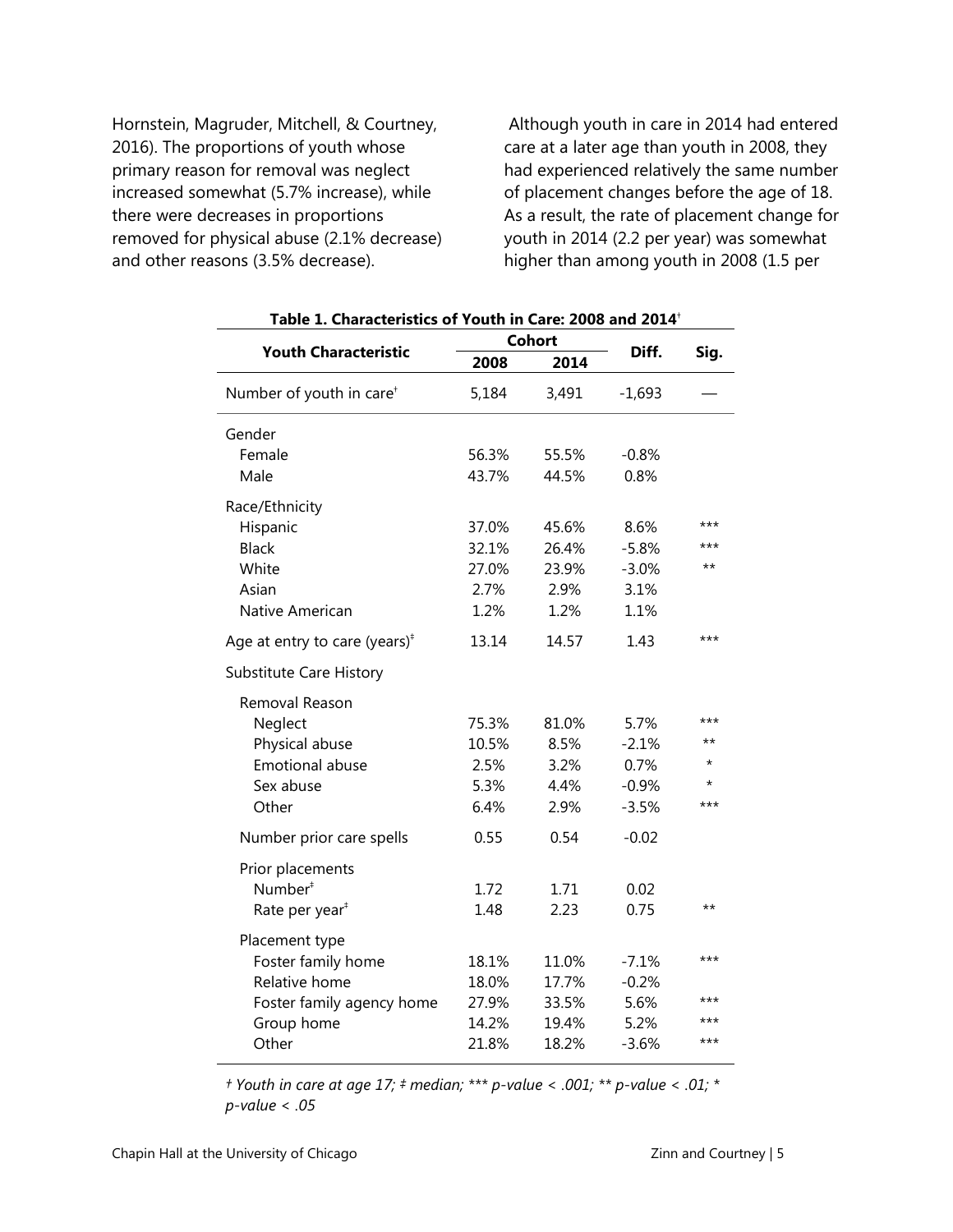year). Use of relative foster care remained low and unchanged—18.0% in 2008 and 17.7% in 2014. Finally, the distribution of placement types in which youth lived at age 17 also shifted. The percentages of youth placed in group homes and in homes supervised by Foster Family Agencies  $(FFAs)<sup>3</sup>$  $(FFAs)<sup>3</sup>$  $(FFAs)<sup>3</sup>$  increased, respectively, 5.2 and 5.6%, while the percentages placed in foster family homes and other placement settings decreased, respectively, 7.1 and 6.3%.

### Exit to Permanency Before and After the Implementation of the California Fostering Connections Act

**Descriptive Analyses**. Figure 1 plots the rates of exit to permanency within 1 year by type, cohort, and age in care (i.e., 17 vs. 18 and older); the accompanying sample percentages and frequencies are listed in Table 2. Among youth age 17, 12.5% exited to permanency in 2008. This rate decreased to 9.9% in 2013, a relative decline of about 21%. Much of this decline reflects a decrease in the percentages of youth exiting to reunification. As Figure 1 shows, the decline in the rate of exit to permanency was gradual in nature. It appears to have begun well before the implementation of extended foster care. Interestingly, the rates of exit to reunification and guardianship increased somewhat between 2013 and 2014, which yielded an increase from 9.9 to 11.0% in the rate of exit to any type of permanency.

| $\frac{1}{2}$ and $\frac{1}{2}$ . The mandate $\frac{1}{2}$ and $\frac{1}{2}$ and $\frac{1}{2}$ and $\frac{1}{2}$ and $\frac{1}{2}$ and $\frac{1}{2}$ |                       |      |           |                      |                     |     |                 |         |    |              |    |        |     |           |    |     |
|-------------------------------------------------------------------------------------------------------------------------------------------------------|-----------------------|------|-----------|----------------------|---------------------|-----|-----------------|---------|----|--------------|----|--------|-----|-----------|----|-----|
|                                                                                                                                                       | <b>Any Permanency</b> |      |           | <b>Reunification</b> |                     |     | <b>Adoption</b> |         |    | Guardianship |    |        |     |           |    |     |
| Year                                                                                                                                                  | Age 17                |      | Age $18+$ |                      | Age $18+$<br>Age 17 |     |                 | Age 17  |    | Age $18+$    |    | Age 17 |     | Age $18+$ |    |     |
|                                                                                                                                                       | #                     | %    | #         | %                    | #                   | %   | #               | %       | #  | %            | #  | %      | #   | %         | #  | %   |
| 2008                                                                                                                                                  | 648                   | 12.5 | 180       | 2.9                  | 402                 | 7.8 | 146             | 2.4     | 98 | 1.9          | 13 | 0.2    | 148 | 2.9       | 21 | 0.4 |
| 2009                                                                                                                                                  | 587                   | 12.3 | 193       | 3.2                  | 373                 | 7.8 | 161             | 2.6     | 92 | 1.9          | 15 | 0.2    | 122 | 2.5       | 18 | 0.3 |
| 2010                                                                                                                                                  | 506                   | 11.3 | 172       | 3.0                  | 338                 | 7.5 | 141             | 2.5     | 61 | 1.4          | 4  | 0.1    | 107 | 2.4       | 26 | 0.5 |
| 2011                                                                                                                                                  | 471                   | 11.3 | 154       | 2.9                  | 304                 | 7.3 | 130             | 2.4     | 62 | 1.5          | 9  | 0.2    | 105 | 2.5       | 15 | 0.3 |
| 2012                                                                                                                                                  | 428                   | 11.2 | 145       | 2.4                  | 278                 | 7.3 | 109             | 1.8     | 56 | 1.5          | 15 | 0.2    | 94  | 2.5       | 21 | 0.4 |
| 2013                                                                                                                                                  | 369                   | 9.9  | 113       | 1.4                  | 227                 | 6.1 | 80              | $1.0\,$ | 54 | 1.5          | 20 | 0.3    | 88  | 2.4       | 14 | 0.2 |
| 2014                                                                                                                                                  | 385                   | 11.0 | 113       | 1.3                  | 254                 | 7.3 | 86              | $1.0\,$ | 42 | 1.2          | 18 | 0.2    | 89  | 2.5       | 9  | 0.1 |

#### **Table 2. Permanency Exit by Type, Care Cohort, and Age in Care**

j

<span id="page-5-0"></span> $3$ Foster Family Agency (FFA) homes are supervised by not-for-profit organizations licensed to provide therapeutic foster care as an alternative to group care in California.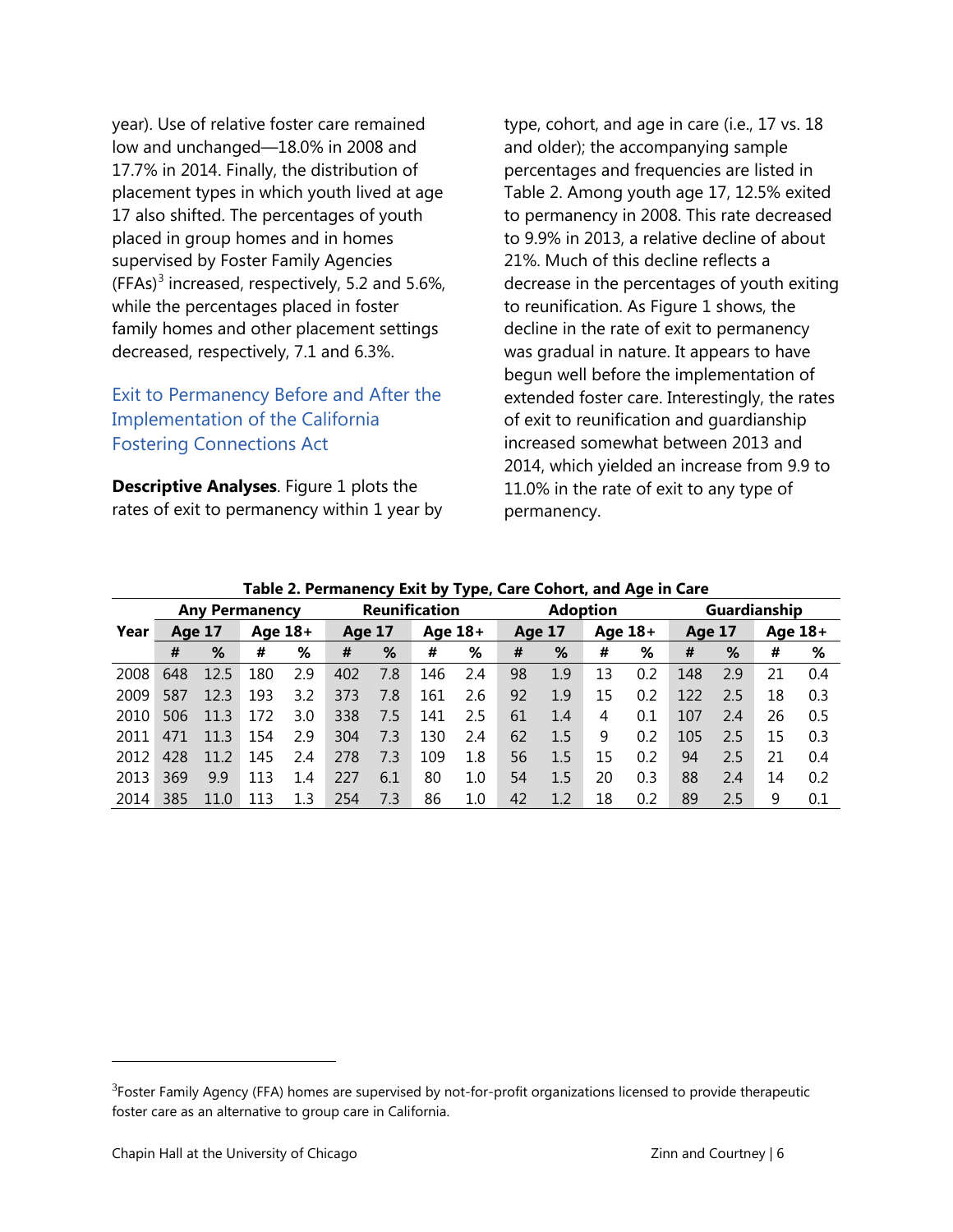

**Figure 1. Permanency Exit Within 1 Year by Type, Care Cohort, and Age in Care**

Among youth age 18 and older, the rate of exit to permanency was also found to have decreased gradually over time. For example, the rate of exit to permanency within the following year was 2.9% in 2008 versus 1.3% in 2014. However, unlike the findings for younger youth, the decrease in the permanency rate among older youth appears to steepen after 2011. As was the case for younger youth, this decrease in permanency appears to be primarily a function of a decrease in the rate of reunification.

It should also be noted that only a small minority of youth in care at age 18 exited to permanency prior to age 21. For example, among youth age 18 who were in care between 2008 and 2011, only 3.1% exited to reunification before the age of 21, and fewer than 1% were adopted (0.2%) or exited to guardianship (0.4%).

**Multivariate Analyses***.* The results of multivariate analyses (not shown) were consistent with the descriptive findings described above. Specifically, after controlling for the characteristics listed in Table 1, the rates of reunification, and overall permanency, were found to decrease gradually over time. However, after accounting for this gradual decrease, the timing of the implementation of extended foster care was not found to be significantly associated with rate of permanency exit.

## County-Level Rates of Extended Care **Utilization**

Figure 2 shows two measures of the rate of county-level extended care utilization before and after the implementation of the California Fostering Connections Act. The top panel of the figure shows the percentages of youth who remained in care 3 months after the end of the school year in which they turned 18. The bottom panel shows the percentages of youth who remained in care through their 19th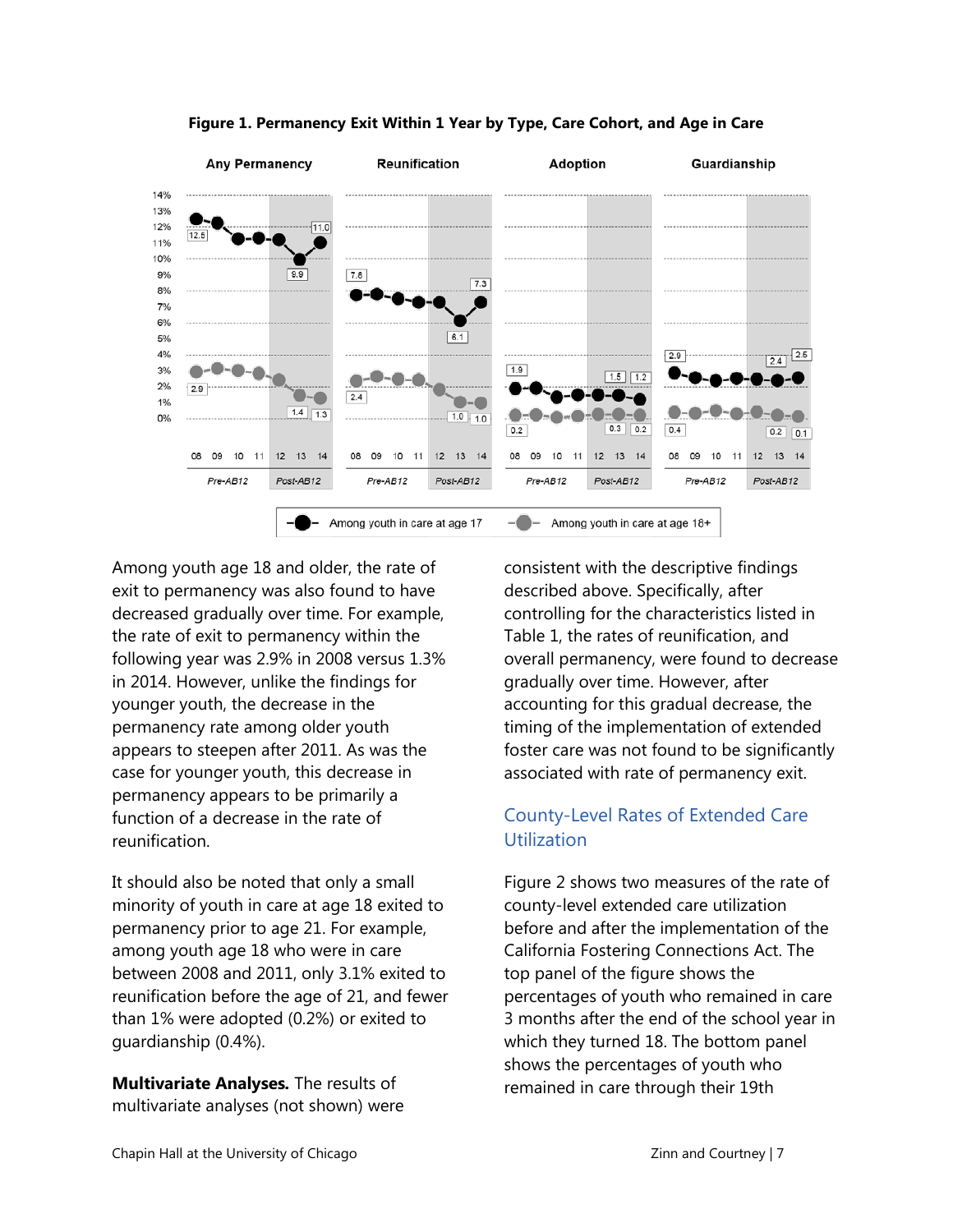birthday. The left side of each panel contains the county-level percentages prior to the implementation of extended care; the

right side contains the percentages after the implementation.





*.*

<sup>† -</sup> 3 months after the end of the school year in which youth turned 18.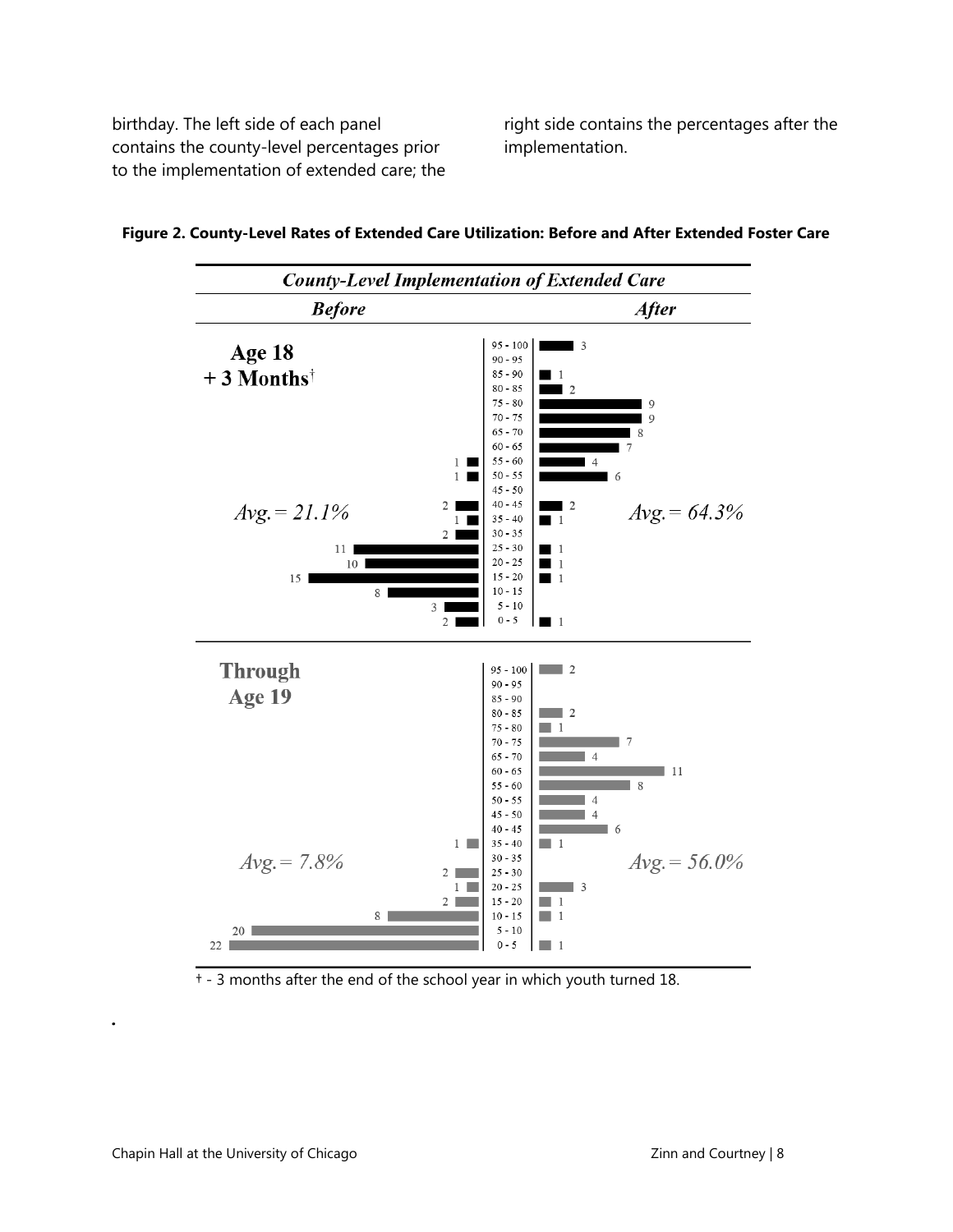## Permanency Exit by County-Level Rate of Extended Care Utilization

Predictably, county-level rates of extended care were higher during the period after implementation than they were prior to implementation. For example, the average county-level rate for remaining in care 3 months after the end of the school year in which youth turned 18 increased from 21.1 to 64.3%. Similarly, the average county-level rate for remaining in care past 19 increased from 7.8 to 56.0%. In spite of these increases, however, many youth continued to leave care soon after the age of majority. It should be noted that these average county-level rates of extended care utilization are somewhat lower than the statewide utilizations rates. For example, between 2012 and 2014, the statewide percentage of youth remaining in care past 19 was 62.7%, which was several percentage points higher than the average county-level rate. This is because larger counties (e.g., Los Angeles) had somewhat higher rates of

extended care utilization than other counties, even after the implementation of extended foster care.

Figure 3 shows the county-level rates of permanency among youth age 17 during the period following implementation of the California Fostering Connections Act. Counties have been arranged based on their post-extended care rates of extended care utilization. Counties with lower rates of extended care are on the left side of the figure and counties with higher rates are on the right side. The findings presented in Figure 3 suggest that there is no clear relationship between the county-level rate of extended care utilization and the likelihood that youth exit to permanency. Indeed, several counties with relatively high rates of extended care (right side of Figure 3) also have relatively high rates of exit to permanency. The same general pattern was observed for each specific type of permanency exit: reunification, adoption, and subsidized guardianship.



**Figure 3. Post-California Fostering Connections Act County-Level Permanency Rates Among Youth Age 17**

Counties are ordered based on their post-AB 12 rates of extended care utilization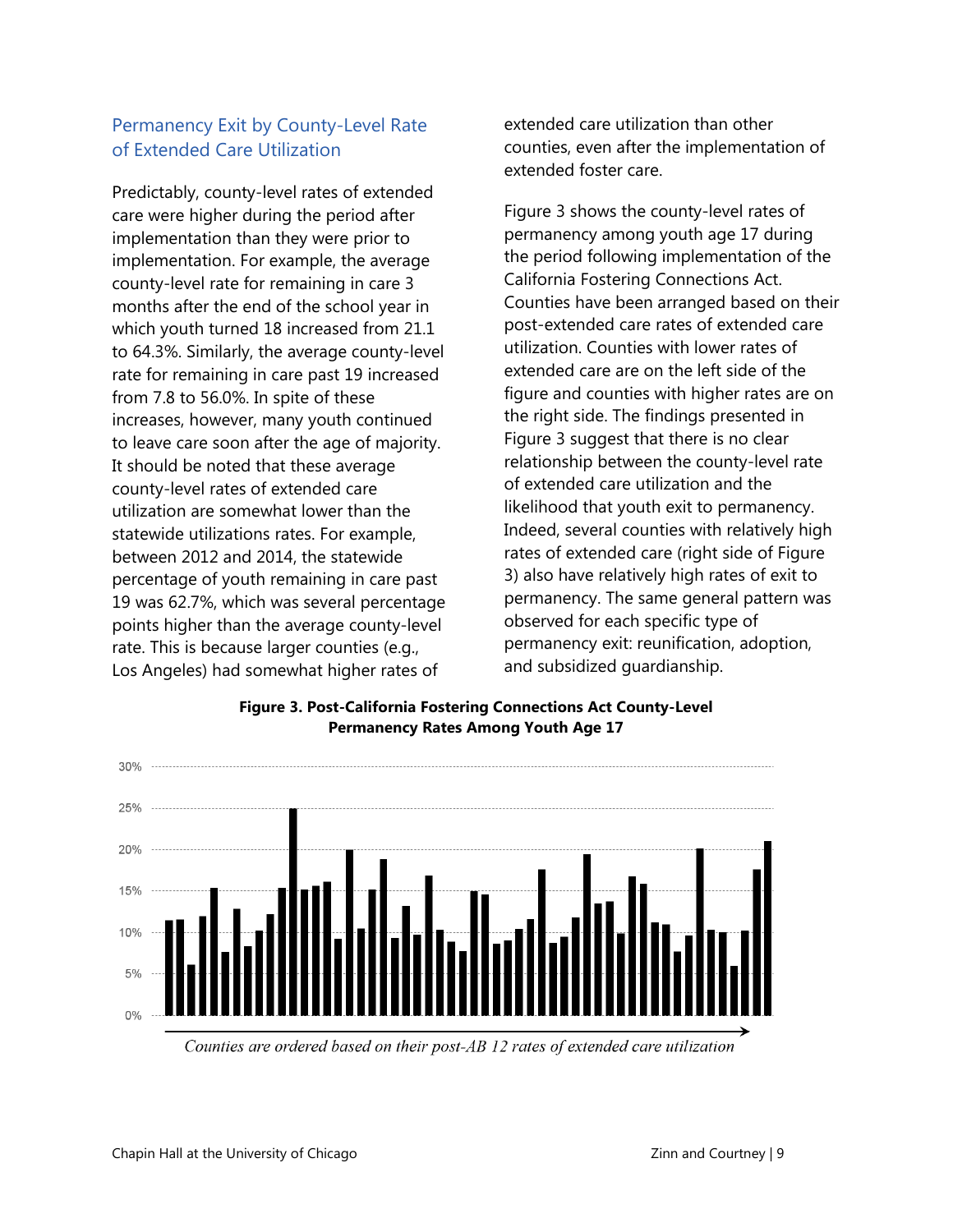The results of multivariate analyses were consistent with the findings described above. Specifically, county-level rates of extended care utilization after the implementation of extended care were not found to be statistically significantly associated with the likelihood of exiting to reunification, adoption, or subsidized guardianship.

## **Limitations**

As described above, the analyses for this study were, in large part, intended to address limitations acknowledged in Courtney and Okpych (2015). Nevertheless, there are three remaining limitations that should be acknowledged before discussing the implications of the findings described above. First, the set of youth characteristics included in the administrative records used for these analyses is somewhat limited (such as child functional assessment data), and almost certainly excludes a number of characteristics that influence exit to permanency. If there were substantial population-level changes in these unobserved characteristics during the period in which the California Fostering Connections Act was implemented, then the validity of our results would be compromised. Second, there may have been substantial variation over time, and between counties, in the way that CWS/CMS data were entered, which could introduce error into our analyses. In particular, changes over time in how exits were coded in the CWS/CMS data as youth approached or reached the age of majority could influence our findings. Third, while it seems unlikely that the extension of foster care to young adults would influence exits to legal permanency for youth younger than 17 given the absence of an impact on older

youth, our findings cannot speak to that possibility.

# **Conclusion**

As extended care has become more widely implemented, concerns have grown that providing extended care may lead to a decrease in exit to permanency. However, the findings described in this study suggest that the implementation of extended care in California has not been associated with a significant decrease in the percentages of youth exiting to permanency. As described above, there appears to have been no qualitative shift in the rate of permanency associated with the implementation of extended foster care. Further, county-level utilization of extended care was not found to be significantly associated with the likelihood that youth exited to permanency. Thus, although the implementation of extended care may have influenced the likelihood of permanency for some youth, the numbers of these youth appear to be very limited. That being said, the implementation of extended foster care in California remains a work in progress; for example, the California state legislature has enacted changes in policies affecting youth in extended care in every legislative session since the passage of the California Fostering Connections Act. Continuing attention should be paid to the relationship between the ongoing implementation of extended foster care and older youths' exits from care to legal permanency, in California and in the other states that are implementing extended care.

Regardless of whether extended care has influenced permanency, however, it seems clear that the number of foster youth exiting to permanency has been declining steadily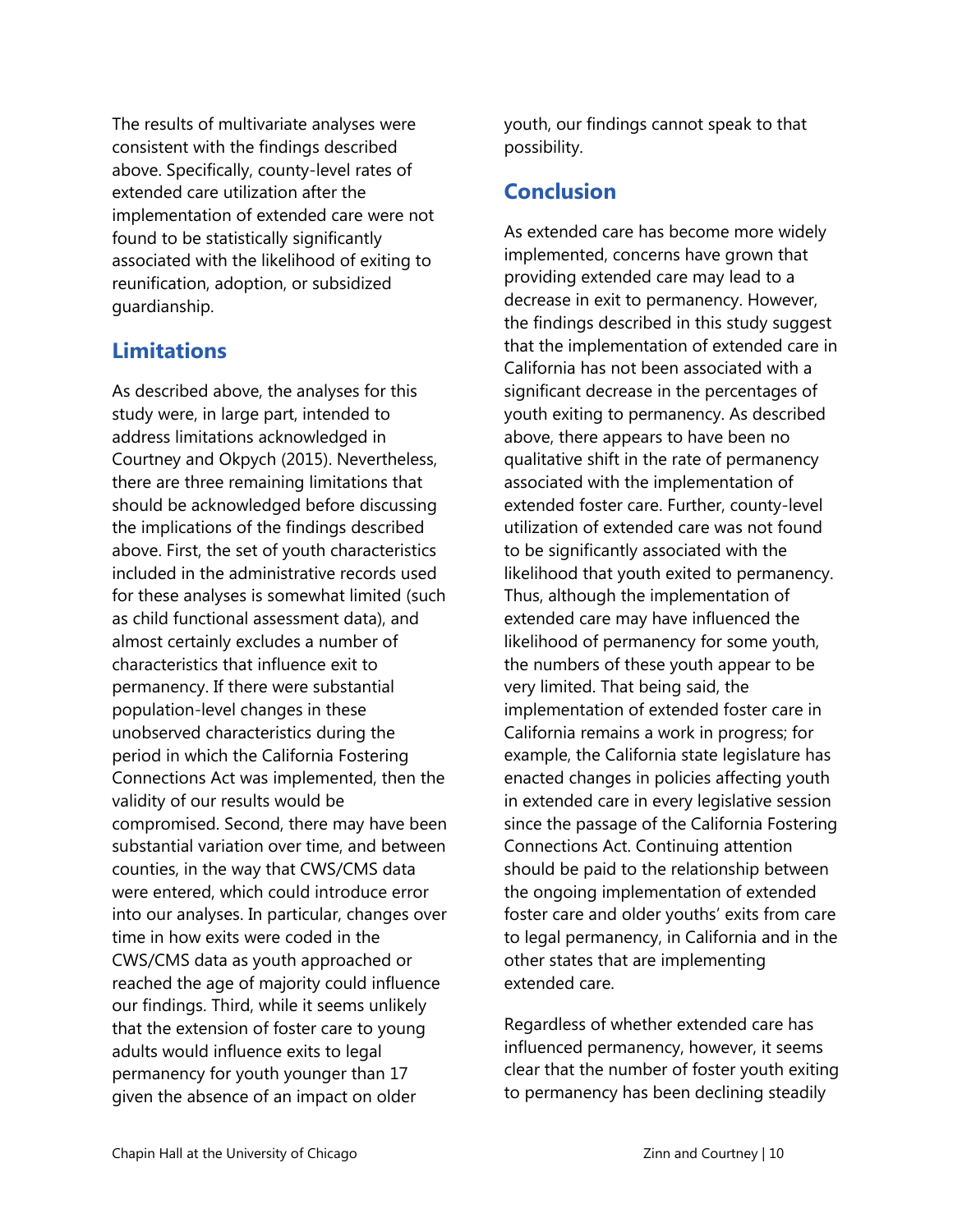in recent years. Despite the observation that the permanency rate appears to have increased slightly during the last year of this study (2014), the persistent decline in exits to permanency for older youth evidenced in these data is cause for concern. The causes of this decline are not entirely clear and could very well be a manifestation of several different factors. For example, changes in the characteristics and experiences of foster youth (e.g., higher rates of placement change, larger percentages placed in group homes, an increase in the average age at which children enter care) between 2008 and 2014 suggest that the needs of foster youth may have become more complex over time, which could make permanency more difficult to achieve. Alternatively, the reduction in permanency rates could reflect changes in the attitudes and practices of caseworkers and juvenile court judges concerning the relative importance of achieving legal permanency prior to the age of majority. However, such changes must have occurred long before the extension of foster care to age 21. The low usage of relative foster care (17.7%) is a signal that more effort should be invested in family finding, removing barriers to licensing relatives, and other strategies.

The findings presented in this brief also underscore the fact that, once foster youth in California reach the age of 18, they are very unlikely to exit to legal permanency. Of course, in interpreting these findings it is important to keep in mind that young adults in care have more freedom than minors do to exert control over when and how they exit care. For example, they can choose at any time to leave extended care simply because they do not wish to engage with the child welfare system any longer, and they may choose to live with family at that

point without reestablishing a legally permanent relationship with their family. Nevertheless, the very low rate of exit to legal permanency by young adults in care is potentially concerning. Legal permanency can confer important benefits above and beyond those provided by relational bonds (e.g., inheritance, the right to advocate on behalf of family members, and the right of family members to advocate on one's behalf). The low rates of legal permanency among youth age 18 and older may reflect beliefs among child welfare and juvenile court staff about the feasibility and necessity of legal permanency for older foster youth. For example, child welfare caseworkers may be unaware that youth can be adopted, or that parental rights can be restored, after a youth turns 18. Similarly, juvenile court judges may not view the issue of legal permanency for older youth as being within their purview or have a full appreciation of the concrete and psychological benefits of permanency. Child welfare agencies and dependency courts have a very short history of providing support to nonminor dependents. The findings of this study call for greater attention by child welfare services professionals and dependency court personnel to the potential benefits of legal permanency for youth who remain in foster care as young adults.

### **References**

Courtney, M. E., & Okpych, N. (2015). *Memo from CalYOUTH: Early findings on extended foster care and legal permanency*. Chicago, IL: Chapin Hall at the University of Chicago.

Eastman, A. L., Putnam-Hornstein, E., Magruder, J., Mitchell, M. N., & Courtney, M. E. (2016). Characteristics of youth remaining